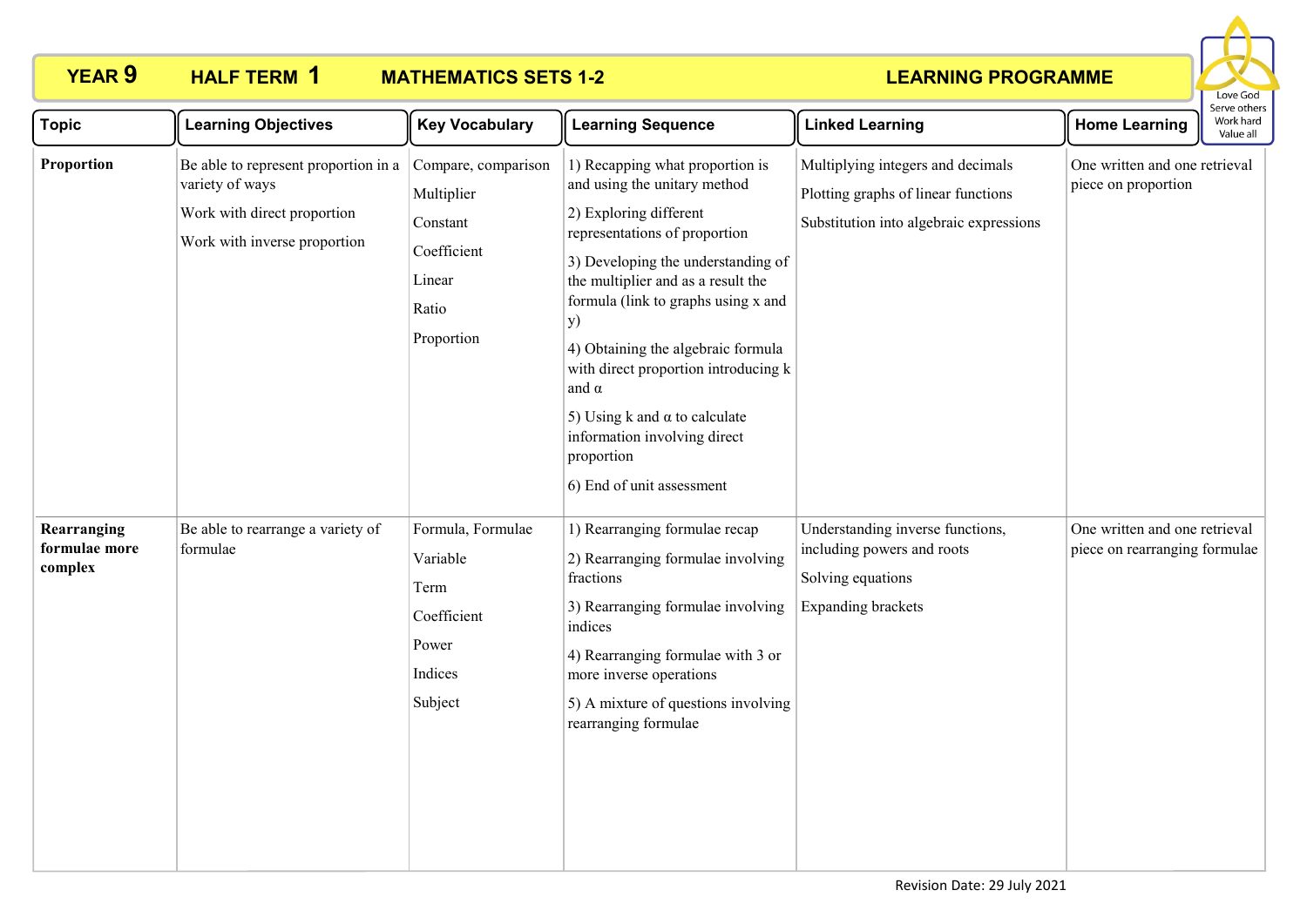

| <b>Topic</b>                          | <b>Learning Objectives</b>                                                                                                                                                                                                                         | <b>Key Vocabulary</b>                                                                                                               | <b>Learning Sequence</b>                                                                                                                                                                                                                                                                                                                                                                                                                    | <b>Linked Learning</b>                                                                                                                                                              | <b>Home Learning</b>                                                     | serve others<br>Work hard<br>Value all |
|---------------------------------------|----------------------------------------------------------------------------------------------------------------------------------------------------------------------------------------------------------------------------------------------------|-------------------------------------------------------------------------------------------------------------------------------------|---------------------------------------------------------------------------------------------------------------------------------------------------------------------------------------------------------------------------------------------------------------------------------------------------------------------------------------------------------------------------------------------------------------------------------------------|-------------------------------------------------------------------------------------------------------------------------------------------------------------------------------------|--------------------------------------------------------------------------|----------------------------------------|
| <b>Indices</b>                        | Recap basic laws of indices<br>Work with negative and fractional<br>indices<br>Work with indices and algebra                                                                                                                                       | Power<br>Root<br>Index, Indices<br>Positive<br>Negative                                                                             | 1) Recapping indices including<br>substitution with indices<br>2) Problems involving indices<br>3) Negative indices<br>4) Negative indices including<br>coefficients<br>5) Fractional indices exploring<br>patterns<br>6) Calculating with fractional<br>indices<br>7) Calculating with fractional,<br>negative and positive indices<br>8) Indices involving algebra                                                                        | Basic laws of indices<br>Cancelling fractions by identifying<br>common factors<br>Powers and roots                                                                                  | One written and one retrieval<br>piece on indices                        |                                        |
| Pythagoras and<br><b>Trigonometry</b> | Calculate with Pythagoras' theorem Pythagoras' theorem<br>Understand the Trigonometric<br>ratios<br>Use the Trigonometric ratios to<br>calculate sides and angles on right<br>angled triangles<br>Use trigonometry and Pythagoras<br>with bearings | Right angle<br>Square root<br>Sine<br>Cosine<br>Tangent<br>Opposite<br>Adjacent<br>Hypotenuse<br>Elevation<br>Depression<br>Bearing | 1) Recap Pythagoras<br>2) 3D Pythagoras<br>3) Exploring the ratios<br>4) Labelling the triangle and<br>picking a ratio (no calculating)<br>5) Calculating angles<br>6) Calculating missing sides<br>7) Calculating missing sides<br>8) Calculating angles and sides<br>using trig<br>9) Angles of elevation and<br>depression<br>10) Working with right angled<br>triangles (pythag and trig)<br>11) Bearings and right angled<br>trianoles | Applying Pythagoras' Theorem to right-<br>angled triangles<br>Understand and work with similar shapes<br>Solve linear equations<br>Rearranging formulae<br>Angles on parallel lines | One written and one retrieval<br>piece on Pythagoras and<br>trigonometry |                                        |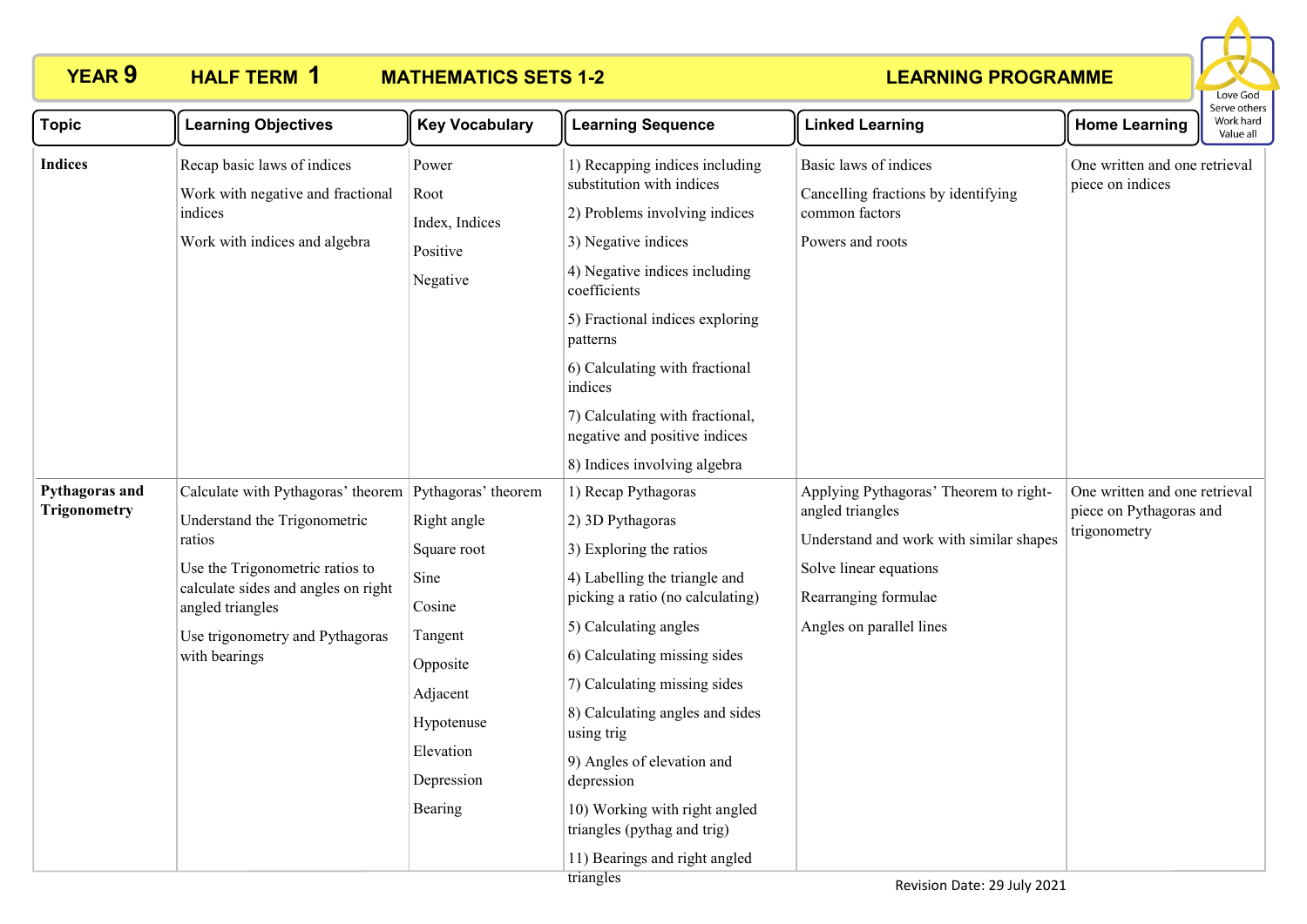

| <b>Topic</b>                                    | <b>Learning Objectives</b>                                                                                                                                                                  | <b>Key Vocabulary</b>                                                                                                                                                                         | <b>Learning Sequence</b>                                                                                                                                                                                                                                                                                                                                      | <b>Linked Learning</b>                                                                                                                                                                               | <b>Home Learning</b>                                                             | serve others<br>Work hard<br>Value all |
|-------------------------------------------------|---------------------------------------------------------------------------------------------------------------------------------------------------------------------------------------------|-----------------------------------------------------------------------------------------------------------------------------------------------------------------------------------------------|---------------------------------------------------------------------------------------------------------------------------------------------------------------------------------------------------------------------------------------------------------------------------------------------------------------------------------------------------------------|------------------------------------------------------------------------------------------------------------------------------------------------------------------------------------------------------|----------------------------------------------------------------------------------|----------------------------------------|
| and fractions                                   | Recurring decimals Understand the relationship<br>between fractions decimals and<br>percentages<br>Convert between fractions and<br>decimals<br>Convert recurring decimals to<br>fractions  | Mixed number<br>Improper fraction<br>Decimal<br>Terminating<br>Recurring<br>Simplify, Cancel                                                                                                  | 1) investigation around fractions<br>and decimals, identifying recurring<br>and terminating explorative<br>2) Converting fractions to decimals<br>3) Converting fractions to recurring<br>decimals<br>4) GCSE style questions                                                                                                                                 | Identify if a fraction is terminating or<br>recurring<br>Move freely between terminating<br>fractions, decimals and percentages<br>Use a multiplier to calculate the result of<br>percentage changes | One written and one retrieval<br>piece on decimals                               |                                        |
| <b>Cumulative</b><br>frequency and box<br>plots | Calculate averages<br>Understand quartiles and box plots<br>Understand, plot and use<br>cumulative frequency curves<br>Link and calculate with cumulative<br>frequency curves and box plots | Discrete data<br>Continuous data<br>Axis, axes<br>Sample<br>Cumulative frequency<br>Box plot<br>Central tendency<br>Mean, median, mode<br>Spread<br>Range, Interquartile<br>range<br>Skewness | 1) Recapping averages<br>2) Quartiles and box plots from<br>listed data<br>3) Comparing box plot<br>4) Drawing cumulative frequency<br>curve<br>5) Cumulative frequency curve and<br>box plot<br>6) Interpreting box plots and cf<br>curves<br>7) CF box plots and proportion<br>8) Averages and quartiles from<br>stem and leaf<br>9) End of unit assessment | Know the meaning of discrete and<br>continuous data<br>Understand coordinates and plot graphs<br>Interpret and construct frequency tables<br>Analyse data using measures of central<br>tendency      | One written and one retrieval<br>piece on cumulative<br>frequency and box plots. |                                        |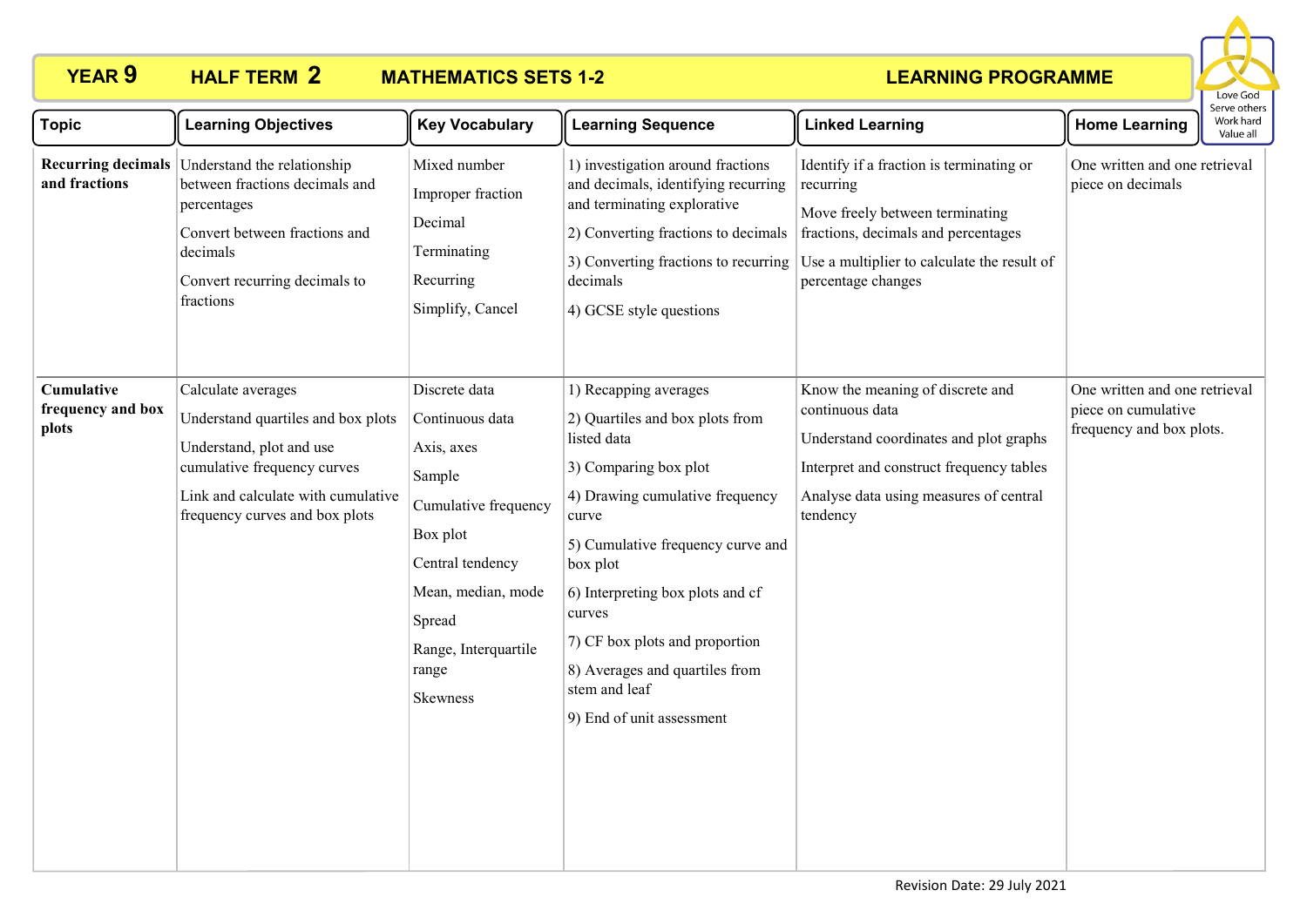# **HALF TERM 2**

# **YEAR 9 HALF TERM MATHEMATICS SETS 1-2**



| <b>Topic</b>                                 | <b>Learning Objectives</b>                                                                                                        | <b>Key Vocabulary</b>                                                                                                 | <b>Learning Sequence</b>                                                                                                                                                                                                                                                                                                 | <b>Linked Learning</b>                                                                                                                                                                                                                                   | <b>Home Learning</b>                                                   | CIVE OUILLI<br>Work hard<br>Value all |
|----------------------------------------------|-----------------------------------------------------------------------------------------------------------------------------------|-----------------------------------------------------------------------------------------------------------------------|--------------------------------------------------------------------------------------------------------------------------------------------------------------------------------------------------------------------------------------------------------------------------------------------------------------------------|----------------------------------------------------------------------------------------------------------------------------------------------------------------------------------------------------------------------------------------------------------|------------------------------------------------------------------------|---------------------------------------|
| More complex<br>expanding and<br>factorising | Expand and factorise quadratics<br>Expand triple brackets<br>Quadratic graphs and linking them<br>to equations                    | Product<br>Expand<br>Linear<br>Quadratic<br>Variable<br>Coefficient<br>Common factor<br>Factorise<br>Power<br>Indices | 1) Expanding and factorising with<br>difference of 2 squares including<br>application questions<br>2) Expanding triple brackets<br>3) Full factorising recap<br>4) GCSE style problems involving<br>factorising<br>5) Solving using factorising<br>including GCSE style<br>6) Linking solving quadratics to the<br>graph | Collecting like terms<br>Multiplying with index notation<br>Expanding and factorising<br>Plotting quadratic graphs<br>Solving equations                                                                                                                  | One written and one retrieval<br>piece on expanding and<br>factorising |                                       |
| <b>Circle Theorems</b>                       | Understand the properties of circles<br>Calculate with a variety of circle<br>theorems<br>Develop an understanding of<br>tangents | Radius, radii<br>Tangent<br>Chord<br>Theorem<br>Conjecture<br>Derive<br>Segment<br>Chord<br>Perpendicular             | 1) Develop understanding of<br>properties of circles<br>2)Circle theorems 1<br>3)Circle theorems 2<br>4)Circle theorems 3<br>5)Circle theorems 4<br>6) Developing understanding of a<br>mixture of the circle theorems<br>7) Combining circle theorems<br>8) Exam style circle theorems                                  | Vocabulary of circles<br>Angle facts, including angles at a point,<br>on aa line and in a triangle<br>Angle facts, involving parallel lines and<br>vertically opposite angles<br>Know the properties of special<br>quadrilaterals<br>Perpendicular lines | One written and one retrieval<br>piece on circle theorems              |                                       |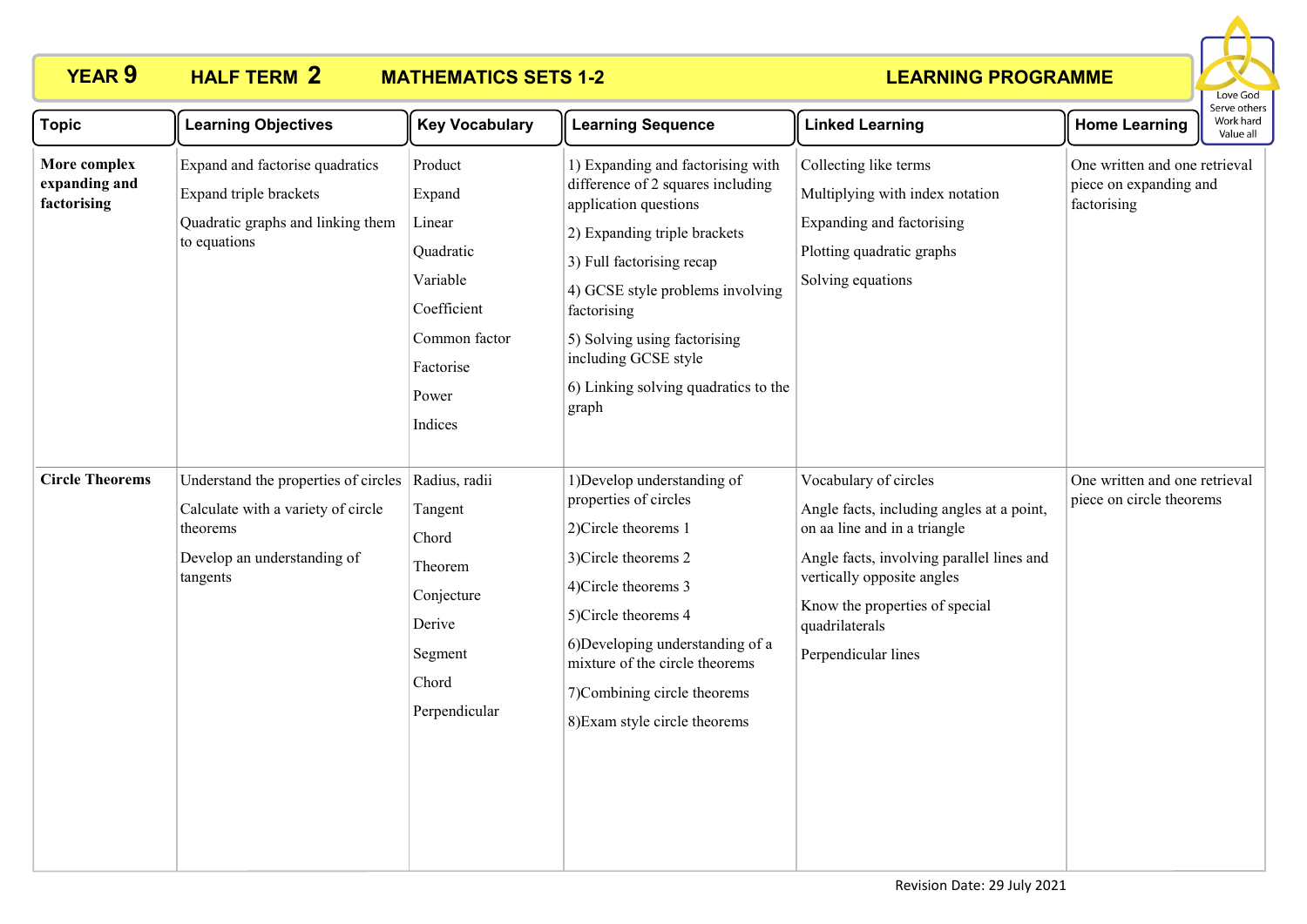

| <b>Topic</b>                     | <b>Learning Objectives</b>                                                                                                                                                                                                | <b>Key Vocabulary</b>                                                                                                                                           | <b>Learning Sequence</b>                                                                                                                                                                                                                                                                                                                                                                                                                             | <b>Linked Learning</b>                                                                                                                                                                             | <b>Home Learning</b>                                                | Work hard<br>Value all |
|----------------------------------|---------------------------------------------------------------------------------------------------------------------------------------------------------------------------------------------------------------------------|-----------------------------------------------------------------------------------------------------------------------------------------------------------------|------------------------------------------------------------------------------------------------------------------------------------------------------------------------------------------------------------------------------------------------------------------------------------------------------------------------------------------------------------------------------------------------------------------------------------------------------|----------------------------------------------------------------------------------------------------------------------------------------------------------------------------------------------------|---------------------------------------------------------------------|------------------------|
| Linear graphs                    | Plot graphs of the form $y = -mx + c$<br>and ax+by=c<br>Identify equations of lines from a<br>graph<br>Identify equations of lines from<br>given coordinates<br>Identify equations of parallel and<br>perpendicular lines | Plot<br>Equation<br>Linear<br>Coordinate<br>(Positive/negative)<br>gradient<br>y-intercept<br>Horizontal<br>Vertical<br>Parallel<br>Perpendicular<br>Substitute | 1) Plotting all types of linear graphs<br>2) Rearranging the equation of a<br>line<br>3) Exploring the gradient and<br>finding the equation of a linear<br>graph<br>4) Gradients from 2 coordinates<br>5) Equation of a line from the<br>gradient and a point<br>6) Equation of a line from 2 points<br>7) Using technology to explore<br>parallel and perpendicular lines<br>8) Equations of parallel lines<br>9) Equations of perpendiculars lines | Use coordinates in all four quadrants<br>Write the equation of a line parallel to the<br>x-axis or the y-axis<br>Substitute positive and negative numbers<br>into formulae<br>Rearranging formulae | One written and one retrieval<br>piece on linear graphs             |                        |
| <b>Simultaneous</b><br>equations | Solve two equations<br>simultaneously, where no variable<br>requires multiplication<br>Solve two equations<br>simultaneously, where variables<br>require multiplication<br>Solve simultaneous equations<br>graphically    | Simultaneous equation<br>Variable<br>Eliminate<br>Intersect<br>Coefficient                                                                                      | 1) Solving simultaneous equations<br>graphically<br>2) Solving basic simultaneous<br>equations no multiplication by<br>elimination<br>3) Solving basic simultaneous<br>equations using substitution<br>4) Solving simultaneous equations -<br>one multiplication<br>5) Solving simultaneous equations -<br>multiplying both<br>6)A mixture of solving<br>simultaneous equations<br>7) Worded simultaneous equations                                  | Plot linear graphs<br>Solve linear equations<br>Substitute numbers into formulae<br>Manipulate expressions by multiplying<br>by a single term                                                      | One written and one retrieval<br>piece on simultaneous<br>equations |                        |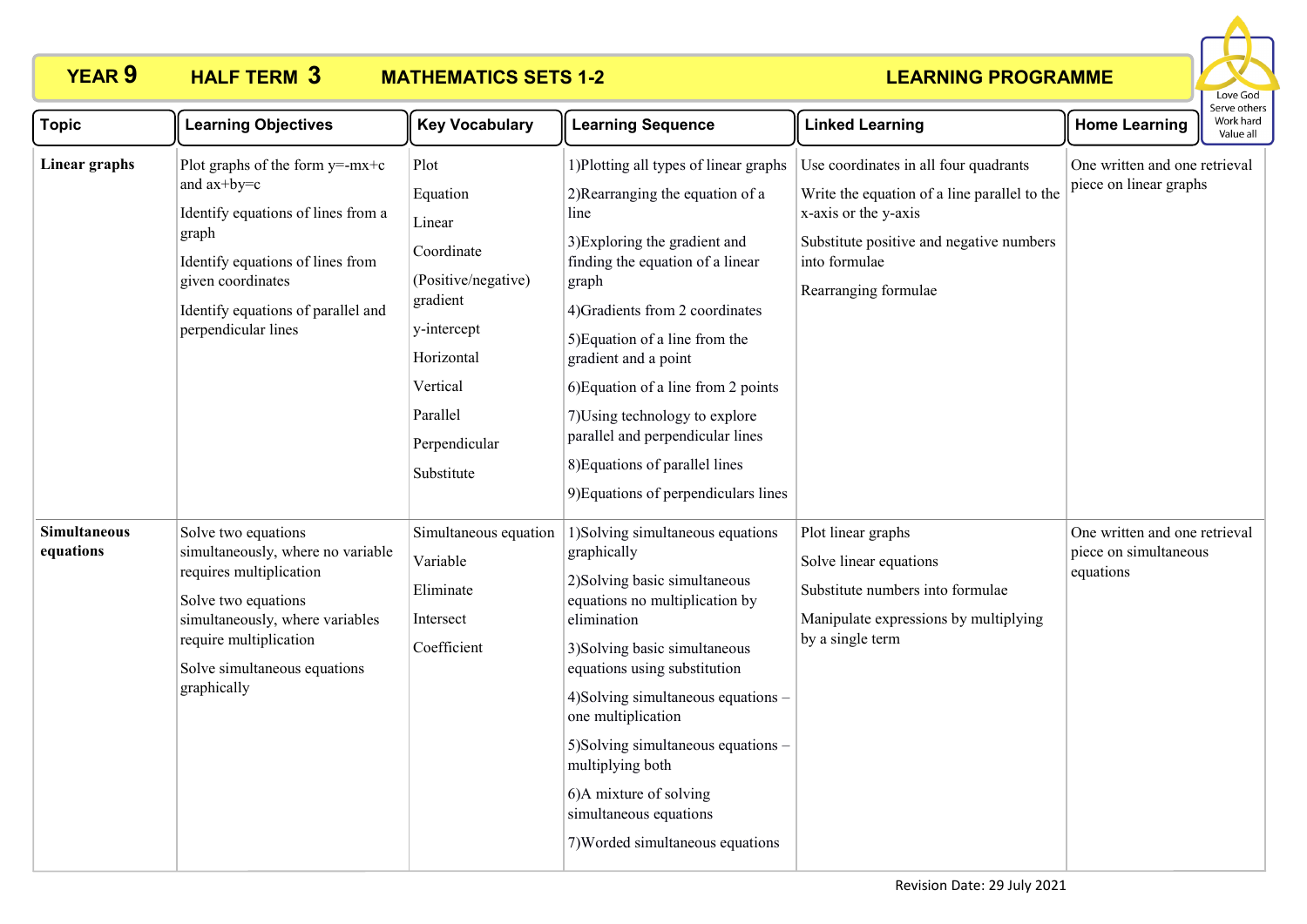

| <b>Topic</b>               | <b>Learning Objectives</b>                                                                                                                                      | <b>Key Vocabulary</b>                                                                                                                 | <b>Learning Sequence</b>                                                                                                                                                                                                                                                                                                                         | <b>Linked Learning</b>                                                                                                                                                                                                        | <b>Home Learning</b>                                          | Serve others<br>Work hard<br>Value all |
|----------------------------|-----------------------------------------------------------------------------------------------------------------------------------------------------------------|---------------------------------------------------------------------------------------------------------------------------------------|--------------------------------------------------------------------------------------------------------------------------------------------------------------------------------------------------------------------------------------------------------------------------------------------------------------------------------------------------|-------------------------------------------------------------------------------------------------------------------------------------------------------------------------------------------------------------------------------|---------------------------------------------------------------|----------------------------------------|
| Venn and<br>probability    | Complete a two-circled Venn<br>diagram<br>Complete a three-circled Venn<br>diagram                                                                              | Set<br>Venn diagram<br>Union<br>Intersection                                                                                          | 1) Venn diagrams including<br>multiples<br>2) Worded problem venn diagrams<br>3) Three circle venn diagrams<br>4)Consolidation lesson                                                                                                                                                                                                            | Multiples, factors, primes<br>Calculate the probability of mutually<br>exclusive events<br>Calculate the probability of non-mutually<br>exclusive events                                                                      | One written and one retrieval<br>piece on venn diagrams       |                                        |
| <b>Algebraic fractions</b> | Be able to simplify an algebraic<br>fraction<br>Be able to multiply and divide an<br>algebraic fraction<br>Be able to add and subtract an<br>algebraic fraction | Equivalent<br>Equation<br>Expression<br>Expand<br>Linear<br>Quadratic<br>Difference of two<br>squares<br><b>Binomial</b><br>Factorise | 1) Factorising recap<br>2) Working with fractions<br>3) Simplifying algebraic fractions<br>4) Multiplying algebraic fractions<br>5) Dividing algebraic fractions<br>6)Multiplying and dividing<br>algebraic fractions<br>7) Adding and subtracting with a<br>numerical denominator<br>8) Adding and subtracting with an<br>algebraic denominator | Simplify fractions by the division of<br>factors<br>Adding and subtracting proper fractions<br>Multiplying and dividing proper fractions<br>Factorising linear and quadratic<br>expressions<br>Change the subject of formulae | One written and one retrieval<br>piece on algebraic fractions |                                        |
| <b>Column vectors</b>      | Be able to draw a vector<br>Add and subtract vectors<br>Identify parallel vectors                                                                               | Magnitude<br>Direction<br>Pythagoras<br>Hypotenuse                                                                                    | 1) Drawing a vector<br>2) Adding and subtracting<br>3) Multiplying vectors including<br>Pythagoras<br>4) Parallel vectors                                                                                                                                                                                                                        | Identify parallel lines<br>Translate shapes using vectors<br>Arithmetic with negative numbers                                                                                                                                 | One written and one retrieval<br>piece on vectors.            |                                        |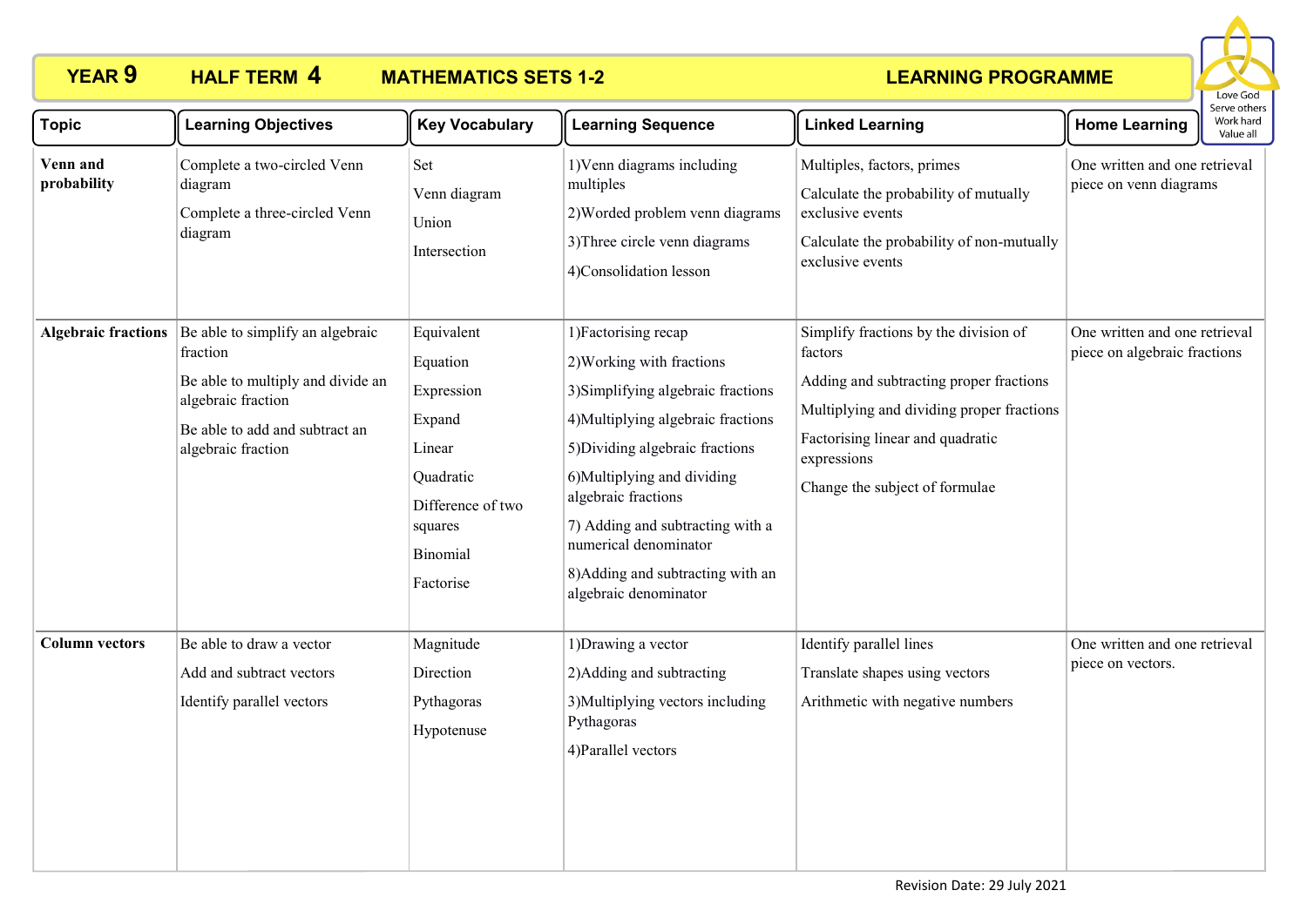

| <b>Topic</b>                               | <b>Learning Objectives</b>                                                                                                                                                                                                                                | <b>Key Vocabulary</b>                                                                                                                                                    | <b>Learning Sequence</b>                                                                                                                                                                                                                                                                                               | <b>Linked Learning</b>                                                                                                                                                                                  | <b>Home Learning</b>                                      | Serve others<br>Work hard<br>Value all |
|--------------------------------------------|-----------------------------------------------------------------------------------------------------------------------------------------------------------------------------------------------------------------------------------------------------------|--------------------------------------------------------------------------------------------------------------------------------------------------------------------------|------------------------------------------------------------------------------------------------------------------------------------------------------------------------------------------------------------------------------------------------------------------------------------------------------------------------|---------------------------------------------------------------------------------------------------------------------------------------------------------------------------------------------------------|-----------------------------------------------------------|----------------------------------------|
| <b>Solving inequalities</b><br>with graphs | Solve linear inequalities<br>Draw inequalities of the form<br>y=mx+c and ax+by=c<br>Identify regions that satisfy<br>inequalities of the form y=mx+c<br>and ax+by=c                                                                                       | Inequality<br>Coefficient<br>Variable<br>Region<br>Solution set<br>Parallel<br>Intersection                                                                              | 1) Recap solving inequalities<br>2) Vertical and horizontal<br>inequalities<br>3) Drawing inequalities involving<br>y=mx+c and regions<br>4) Drawing inequalities written<br>$ax+by=c$ and regions<br>5) Drawing all types of linear graph<br>and shading regions<br>6) Finding the inequality from a<br>shaded region | Use set notation to list a set of integers<br>Solve linear equations<br>Substitute positive and negative numbers<br>into formulae<br>Plot graphs of linear functions                                    | One written and one retrieval<br>piece on inequalities.   |                                        |
| <b>Transformations</b>                     | Translate shapes and describe a<br>give translation<br>Reflect shapes and describe a given<br>reflection<br>Rotate shapes and describe a given<br>rotation<br>Enlarge shapes with a positive and<br>negative scale factor<br>Describe a given enlargement | Origin<br>Translation<br>Reflection<br>Rotation<br>Transformation<br>Object, Image<br>Congruent<br>Vector<br>Similar<br>Enlarge<br>Scale factor<br>Centre of enlargement | 1) Translation – draw and describe<br>2)Reflections - draw and describe<br>3) Rotation and describing a<br>rotation<br>4)Combining the 3 transformations<br>5)Positive and fractional<br>enlargement<br>6)Negative enlargements<br>7) Describing enlargements<br>8)Combining all transformations                       | Work with coordinates in all four<br>quadrants<br>Carry out a translation using worded<br>directions<br>Identify equations of lines parallel to the<br>axes<br>Identify scale factors of similar shapes | One written and one retrieval<br>piece on transformations |                                        |